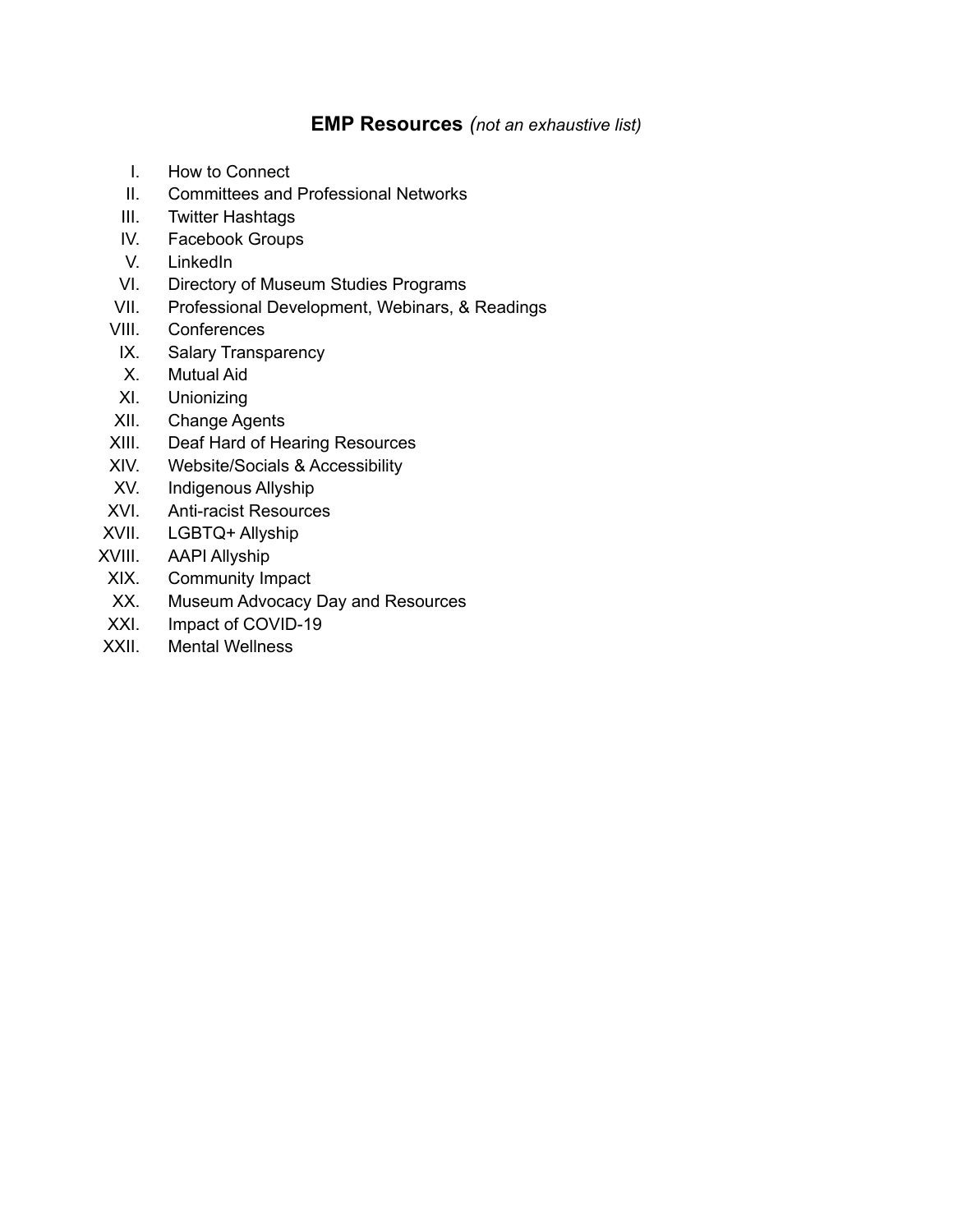- I. How to Connect
	- A. Heidi Schureck
		- 1. partnerships@nationalempnetwork.org
	- B. Atlanta EMP Chapter
		- 1. atlanta.emp@gmail.com
		- 2. [Facebook](https://www.facebook.com/groups/1520745357991214) | [Instagram](https://www.instagram.com/atl.emp/) | [Twitter](https://twitter.com/TheAtlEmps)
	- C. NEMPN
		- 1. National Emerging Museum [Professionals](https://nationalempnetwork.org/) Network
		- 2. Join our new members space: [members.nationalempnetwork.org](http://members.nationalempnetwork.org/)
		- 3. [Facebook](https://www.facebook.com/NEMPNetwork) | [Instagram](http://instagram.com/nempnetwork) | [Twitter](http://twitter.com/nempnetwork)
- II. Committees and Professional Networks
	- A. American Alliance of Museums [Professional](https://www.aam-us.org/programs/about-aam/professional-networks/) Networks
	- B. Georgia Association of Museums Board and [Committees](http://www.gamg.org/committees.html)
	- C. [Southeastern](https://www.semcdirect.net/affinity) Museums Conference Affinity Groups and Professional Network **[Committees](https://www.semcdirect.net/affinity)**
	- D. Heritage [Emergency](https://heraatlanta.wordpress.com/) Response Alliance Atlanta
	- E. National Emerging Museum [Professionals](https://nationalempnetwork.org/) Network
	- F. Museum [Professionals](http://www.mussa.ca/about-mpoc.html) Of Colour
		- 1. MPOC [Facebook](https://www.facebook.com/mpoc.uoft/)
	- G. LGBTQ+ Museum Staff & Students [Facebook](https://www.facebook.com/groups/414765469677691)
	- H. [Indigenous](https://www.aam-us.org/professional-networks/indigenous-peoples-museum-network/) Peoples Museum Network AAM
- III. Twitter Hashtags to follow
	- A. #MuseumEd
	- B. #MuseTech
	- C. #MuseSocial
	- D. #MuseumEdChat
	- E. #MuseumsAreNotNuetral
	- F. #DrinkingAboutMuseums
- IV. Facebook Groups to follow
	- A. Emerging Museum Professionals
	- B. Museum Social Media Managers
	- C. Museum Hue
	- D. Museum Mingle
	- E. Nonprofit Happy Hour
	- F. NPHH Affiliated Accessibility
- V. LinkedIn
	- A. NYCMER
	- B. NAEA
	- C. Follow people you've met online, irl, and professionals you admire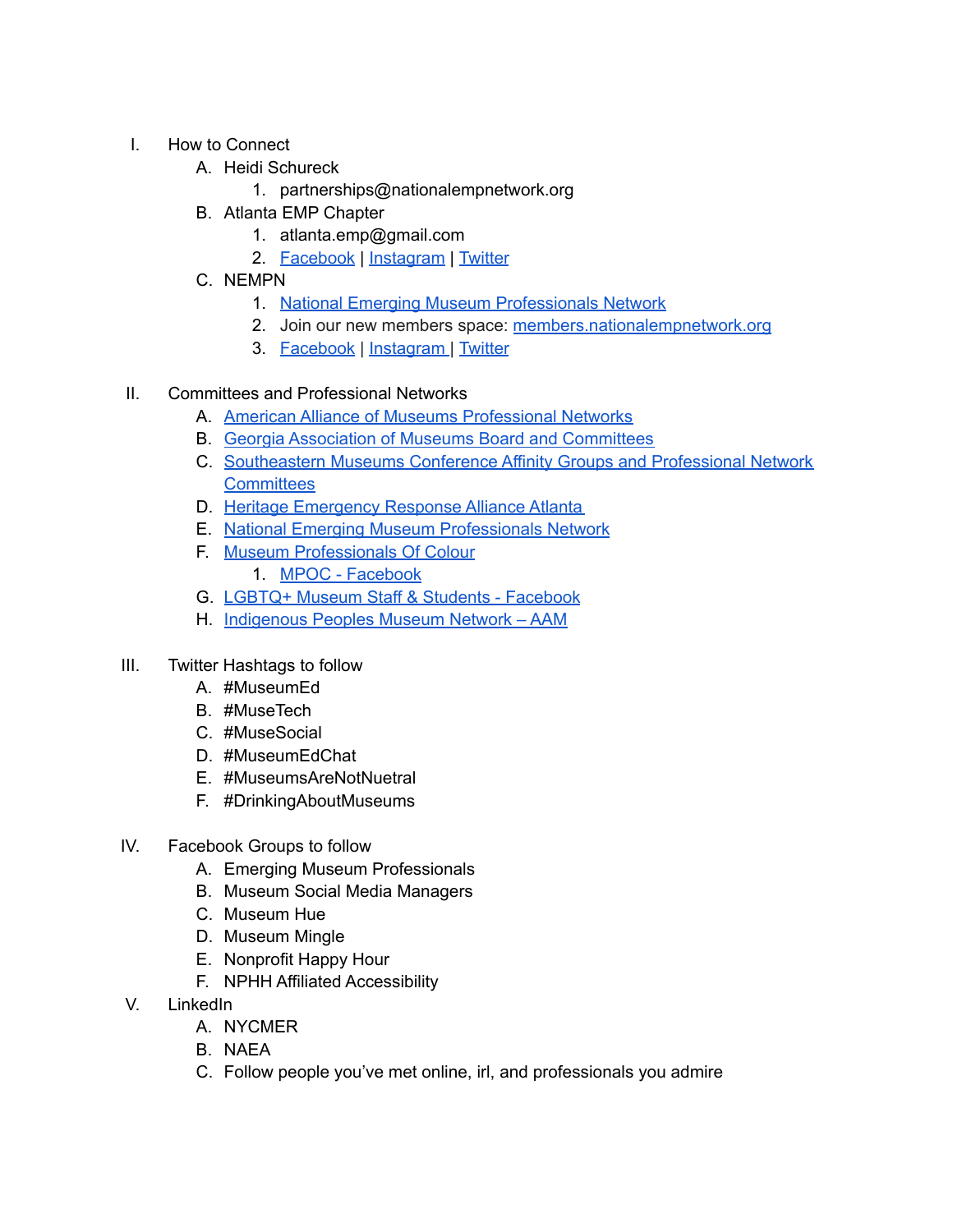#### VI. Instagram

- A. NYCMER
- B. NEMPN
- C. Florida Association of Museums
- D. Visitor Experience Group
- E. The Incluseum
- F. Museum Council
- G. San Diego EMP
- H. Cultural Connections
- I. SFMOMA Union
- J. Seize the Museums
- K. SEMC
- L. ARCS
- M. AAAM EMP
- N. Whitney Union
- O. American Alliance of Museums
- P. DC EMP
- Q. Fair Museum Jobs
- R. For the Culture
- S. Guggenheim Museum Union
- T. Museum Workers Speak
- U. Change the Museum
- V. NYC Museum and Cultural Workers
- W. Museums for People
- X. Death to Museums
- Y. Bay Area EMP
- Z. Museums in Pop Culture

# VII. TikTok

- A. #MuseumTikTok
- B. #MuseumTok
- C. #Museum

# VIII. Directory of Museum Studies [Programs](https://nationalempnetwork.org/directory-museum-studies-programs-us/)

# IX. Professional Development, Webinars, & Readings

- A. Texas Historical [Commission](https://www.thc.texas.gov/preserve/projects-and-programs/museum-services/webinars) Webinars (!!!)
- B. The Care and Keeping of Museum [Professionals](https://www.amazon.com/Care-Keeping-Museum-Professionals/dp/1794487018) book
- C. Foundation for [Advancement](https://www.connectingtocollections.org/archives/) in Conservation Connecting to Collections Care **[Webinars](https://www.connectingtocollections.org/archives/)**
- D. Online Portfolios for Museum [Professionals](https://youtu.be/k3sMz-m-Yl4)
- E. [NEMPN](https://www.youtube.com/channel/UCLLLQZAwahYM4ph9_4JOlhw) Skill Share
- X. Conferences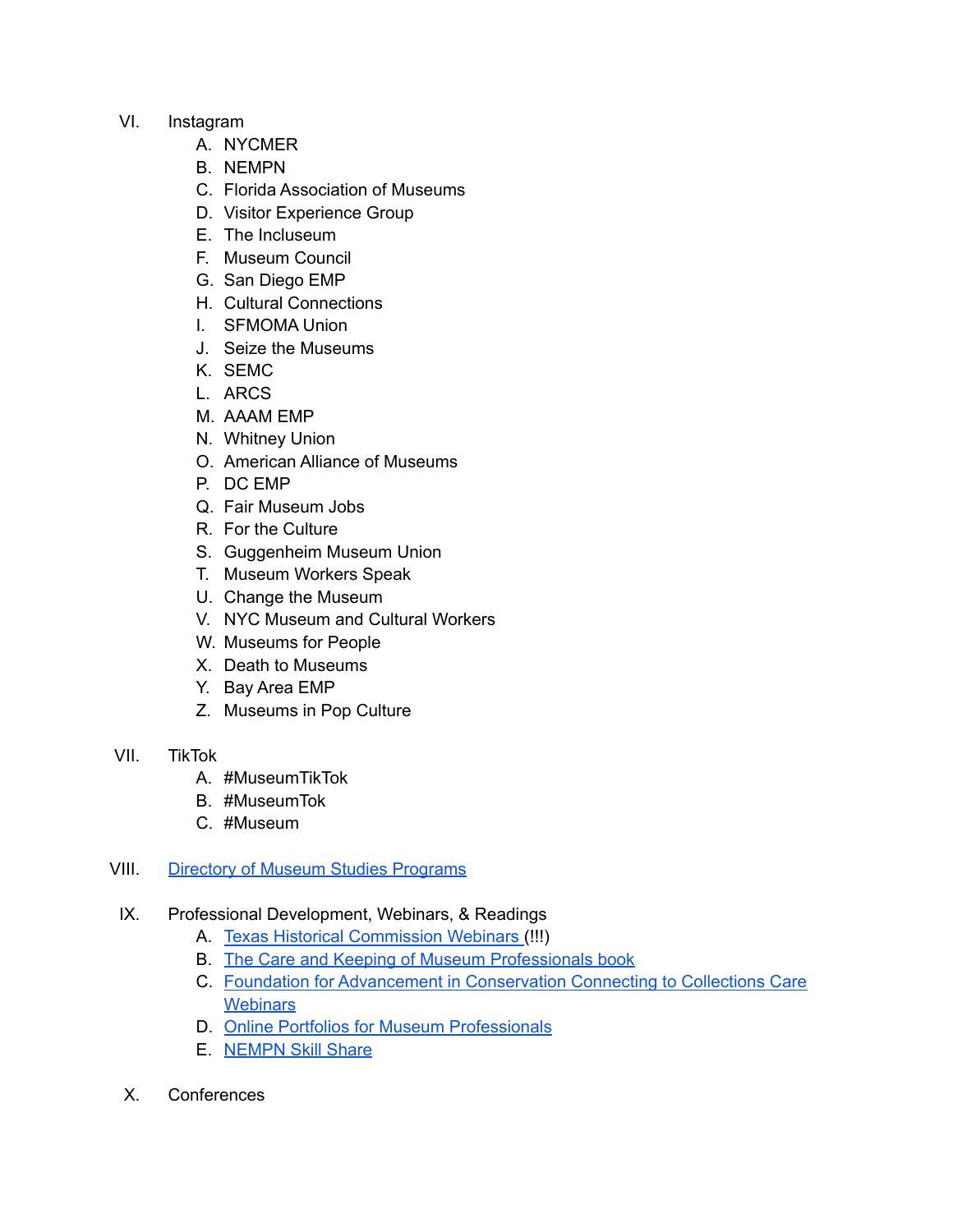- A. Museum [Associations](https://nationalempnetwork.org/museum-association-and-affiliate-groups/) and Affiliate Groups
- B. Dressing for Success at [Conferences](https://nationalempnetwork.org/2012/04/24/professional-development-dressing-for-success-at-conferences/)
- XI. Salary Transparency
	- A. [Open](https://www.open990.org/org/) 990
	- B. Art + Museum [Transparency](https://docs.google.com/spreadsheets/d/14_cn3afoas7NhKvHWaFKqQGkaZS5rvL6DFxzGqXQa6o/edit#gid=0) (2019, no longer taking entries)
	- C. Public [Institutional](https://projects.propublica.org/nonprofits) Salaries on 990s
	- D. [Open](http://www.open.georgia.gov/) GA
	- E. Bay Area EMP Panelists on LAND THAT JOB: Salary, Benefits, and [Advocating](https://www.facebook.com/BayAreaEMP/videos/vb.128533890528616/187257729871628/?type=2&theater) for [Yourself](https://www.facebook.com/BayAreaEMP/videos/vb.128533890528616/187257729871628/?type=2&theater)

#### XII. Mutual Aid

- A. Mutual Aid and [Organizing](https://medium.com/viewfinder-reflecting-on-museum-education/mutual-aid-and-organizing-for-museum-workers-in-crisis-c91162eee6c5) for Museum Workers in Crisis(article)
- B. [Museum](https://linktr.ee/MuseumWorkers) Workers Speak
- C. Google Sheet from [@changethemuseum](https://docs.google.com/spreadsheets/d/1AlrfTvsOTJgduGwoXk38Se5hW81yO_HsrFbDQORaMqM/edit#gid=0) mutual aid funds
	- 1. Aid for Art Now, Archival Workers Emergency Fund, *& more*

#### XIII. Unionizing

- A. [Organizing](https://docs.google.com/presentation/d/17FroC14NUe0wOA85KU-bFpfqcx8x7lPTkwsCUQjwOY8/edit#slide=id.p) Workshop
- B. Nonprofit [Professional](https://npeu.org/about-1) Employees Union
- C. [AFSCME](https://afscme.org/?gclid=CjwKCAiA3L6PBhBvEiwAINlJ9ChtWZUFe3ZbcKU_MBGky8ld8GUjSVEIWMbd5WJSsy5XLKbEXT4sNBoCKJQQAvD_BwE)
- D. NYCMER Webinar: Unionization & Worker [Compensation](https://www.youtube.com/watch?v=JE_8cdi1UyI) in Museums
- E. The Art [Newspaper](https://www.theartnewspaper.com/2020/07/17/staff-cuts-are-museums-protecting-their-workers) Podcast: Staff Cuts: Are Museums Protecting Their [Workers?](https://www.theartnewspaper.com/2020/07/17/staff-cuts-are-museums-protecting-their-workers)
- F. The [Museum](https://www.artpapers.org/dossiers/the-museum-union-wave-dossier/) Union Wave Dossier
- G. Sarah Jaffe, author of "Work Won't Love You Back," on the Art & Labor [Podcast](http://www.artandlaborpodcast.com/podcast/episode-110-work-wont-love-you-back-w-sarah-jaffe/)
- H. Unions are Essential for [Eliminating](https://www.jacobinmag.com/2020/07/multiracial-solidarity-unions) Racism in *Jacobin*
- I. Puttin in the [Work,](https://www.textezurkunst.de/articles/dana-kopel-putting-work/) Dana Kopel
- J. A [Unionization](https://truthout.org/articles/a-unionization-wave-is-reshaping-museums-and-cultural-institutions-across-the-us/) Wave is Reshaping Museums and Cultural Institutions Across the US, Tyler [Walicek](https://truthout.org/articles/a-unionization-wave-is-reshaping-museums-and-cultural-institutions-across-the-us/)

# XIV. Change Agents

- A. The [Empathetic](http://empatheticmuseum.weebly.com) Museum
- B. [Museums](https://www.museumsarenotneutral.com) Are Not Neutral
- C. [@ChangeTheMuseum](https://www.instagram.com/changethemuseum/?hl=en)
- D. The [Visitors](https://www.facebook.com/visitorsofcolor/community/?ref=page_internal) of Color Project
- E. [Museum](https://www.museumhue.com) Hue
- F. [Smithsonian](https://smithsonianapa.org) Asian Pacific American Center
- G. [Look](http://www.lookatartgetpaid.org/home) at Art Get Paid
- H. [Museum](https://sites.google.com/view/museumworkersspeak/) Workers Speak
- I. [MASS](https://www.museumaction.org) Action
- J. Death to [Museums](https://deathtomuseums.com)
- K. [Incluseum](https://incluseum.com)
- L. [Museums](https://museumsandrace.org) & Race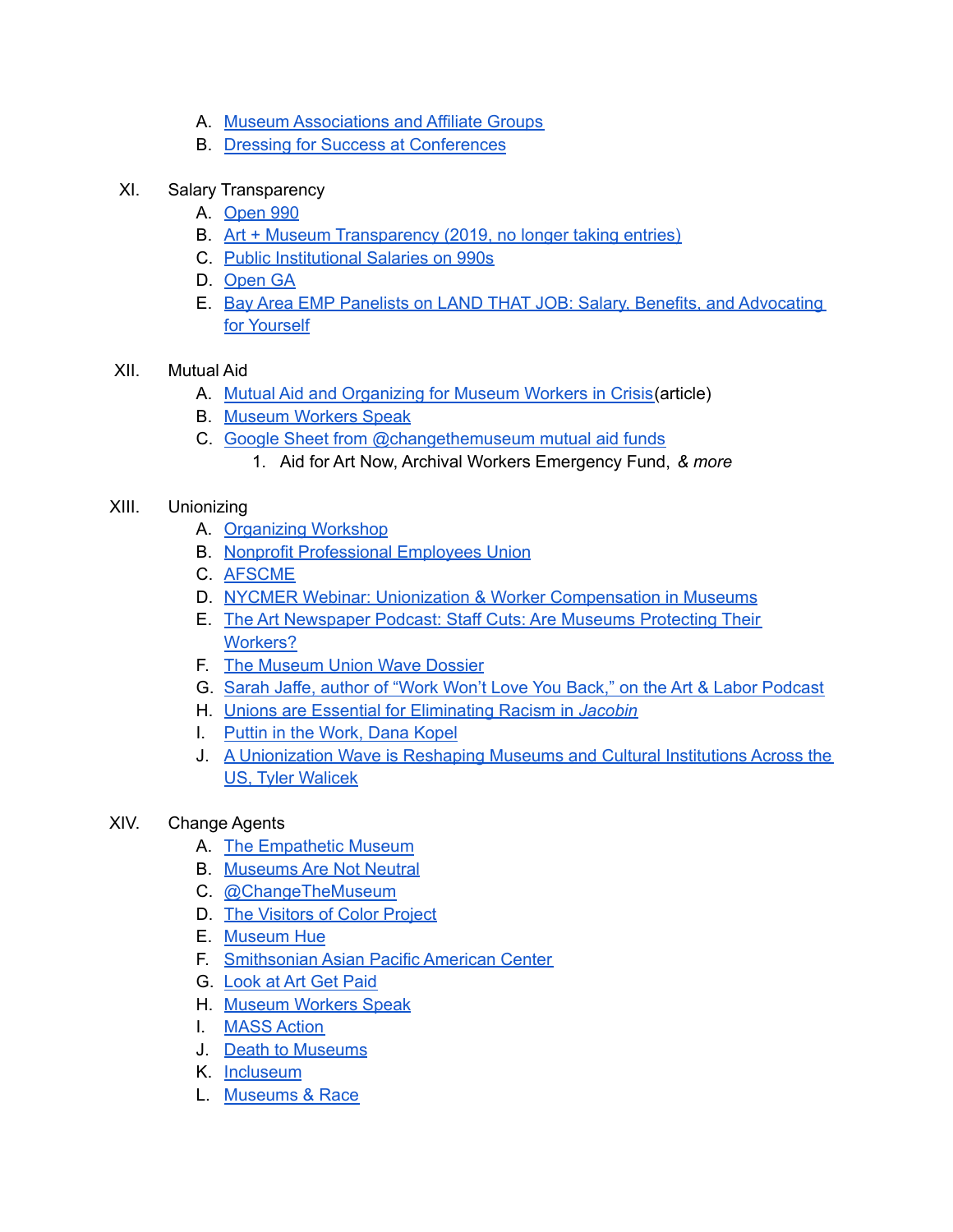- M. [#MuseumsRespondToFerguson](https://adriannerussell.wordpress.com/museumsrespondtofergusonarchive/)
- N. [Exhibiting](https://www.exhibitingkinshippodcast.com) Kinship
- XV. Deaf Hard of Hearing Resources
	- A. Zoom Live [Transcript](https://youtu.be/dVza3NKZ7H4) & How to turn on Zoom Live [Transcript.pdf](https://drive.google.com/file/d/1RDXdysSozX8e54lxQIPDp7gbrbjFhxqh/view)
	- B. [Options](https://docs.google.com/spreadsheets/d/12aoH33ODnWJ-6F6dxTbH4cs_TLSABa5D_Rc2wKyPnDM/edit#gid=0) outside of Zoom (includes translator, PP, and much more)
	- C. See Hear [Communication](https://tinachildressaud.com/) Matters

#### XVI. Website/Socials & Accessibility Resources

- A. 10 Best Practices of [Accessible](https://www.aam-us.org/2021/01/07/10-best-practices-of-accessible-museum-websites/?utm_source=American+Alliance+of+Museums&utm_campaign=54546d08f7-FieldNotes_2021_Jan11&utm_medium=email&utm_term=0_f06e575db6-54546d08f7-67598513) Museum Websites American Alliance of **[Museums](https://www.aam-us.org/2021/01/07/10-best-practices-of-accessible-museum-websites/?utm_source=American+Alliance+of+Museums&utm_campaign=54546d08f7-FieldNotes_2021_Jan11&utm_medium=email&utm_term=0_f06e575db6-54546d08f7-67598513)**
- B. [Coolors](https://coolors.co/) (for color contrast and color blindness)
- C. On "Putting Person First [Language"](https://radicalcopyeditor.com/2017/07/03/person-centered-language/)

# XVII. Indigenous Allyship Resources

- A. A guide to Indigenous land [acknowledgment](https://nativegov.org/a-guide-to-indigenous-land-acknowledgment/)
- B. Beyond territorial [acknowledgments](https://apihtawikosisan.com/2016/09/beyond-territorial-acknowledgments/)
- C. [Mapping](https://native-land.ca) Our Home on Native Land
- D. Illinois State Museum Panel: [Decolonizing](https://www.youtube.com/watch?v=evGyuJqvK8A) Museum Practices
- E. Georgia Council on American Indian [Concerns](https://georgiaindiancouncil.com)
- *F.* NAGPRA: A Guide for Museum [Collections](https://choctawnationofoklahoma-my.sharepoint.com/personal/dbyrd_choctawnation_com/_layouts/15/onedrive.aspx?id=%2Fpersonal%2Fdbyrd%5Fchoctawnation%5Fcom%2FDocuments%2FSEMC%20Hybrid%20%2D%20NAGPRA%20resources%2FHandout%5FNAGPRA%5FGuide%5Ffor%5FMuseum%5FCollections%5F2021%2Epdf&parent=%2Fpersonal%2Fdbyrd%5Fchoctawnation%5Fcom%2FDocuments%2FSEMC%20Hybrid%20%2D%20NAGPRA%20resources)
- *G.* Tribal Directory [Assessment](https://egis.hud.gov/TDAT/) Tool (TDAT)
- *H.* [Southeastern](https://starralliance.info/) Tribal Alliance for Repatriation and Reburial (STARR)
- I. Colonial Legacy: the [Museum's](https://artsandculture.google.com/exhibit/colonial-legacy-the-museum-s-facade/cgJC4cUKV7q4Kw) facade
- J. Ramaytush Ohlone Land [Acknowledgement](https://americanindianculturaldistrict.org/ramaytush-land-acknowledgement) Initiative [Resolution](https://sfenvironment.org/sites/default/files/policy/2021-01-coe_land_acknowledgement_resolution_approved.pdf) [Native](https://americanindianculturaldistrict.org/indigenizesf) [Visibility](https://americanindianculturaldistrict.org/indigenizesf) Project
- K. Academic Land [Acknowledgment](https://asecsgradcaucus.wordpress.com/2020/02/25/academic-land-acknowledgment-for-settler-scholars-a-guest-post-by-dr-eugenia-zuroski/) for Settler Scholars
- *L. A Journey to Freedom: Richard Oakes, Alcatraz, & The Red People's [Movement](https://www.indiebound.org/book/9780300255188)* by Kent [Blansett](https://www.indiebound.org/book/9780300255188)

# XVIII. Anti-racist Resources

- A. In Open Letters, Art Workers Demand That [Institutions](https://www.artnews.com/art-news/news/art-workers-systemic-racism-open-letters-1202691764/) do More to Fight Racism, Maximilían Durón, Alex [Greenberger](https://www.artnews.com/art-news/news/art-workers-systemic-racism-open-letters-1202691764/)
- B. Diversity Toolkit: A guide to [Discussing](https://msw.usc.edu/mswusc-blog/diversity-workshop-guide-to-discussing-identity-power-and-privilege/#intro) Identity, Power, & Privilege
- C. [Museums](https://museumsandrace2016.files.wordpress.com/2018/05/mr-rack-card_c2019-museumsandrace_v3_hires.pdf) & Race: Museum Report Card
- D. Talking About Race, National Museum of African [American](https://nmaahc.si.edu/learn/talking-about-race) History & Culture
- E. [Detour-Spotting](https://www.thc.texas.gov/public/upload/preserve/museums/files/Article%20-%20Detour%20Spotting_Olsson.pdf) for white anti-racists
- F. The 2020 Race Uprisings and [Archaeology's](http://www.succinctresearch.com/the-2020-race-uprisings-and-archaeologys-response/) Response
- G. Hollaback | Bystander [Intervention](https://www.ihollaback.org/bystander-intervention-in-the-workplace/) in the Workplace
- H. [WITNESS](https://www.witness.org) | Human Rights Video
- I. How to Flex Your Rights During Police [Encounters](https://www.flexyourrights.org)
- J. [Alternatives](https://dontcallthepolice.com/atlanta/) to Police
- K. Critical [Resistance](http://criticalresistance.org)
- L. Defund the police [animated](https://project-nia.org/news/project-nia-presents-defund-the-police) video